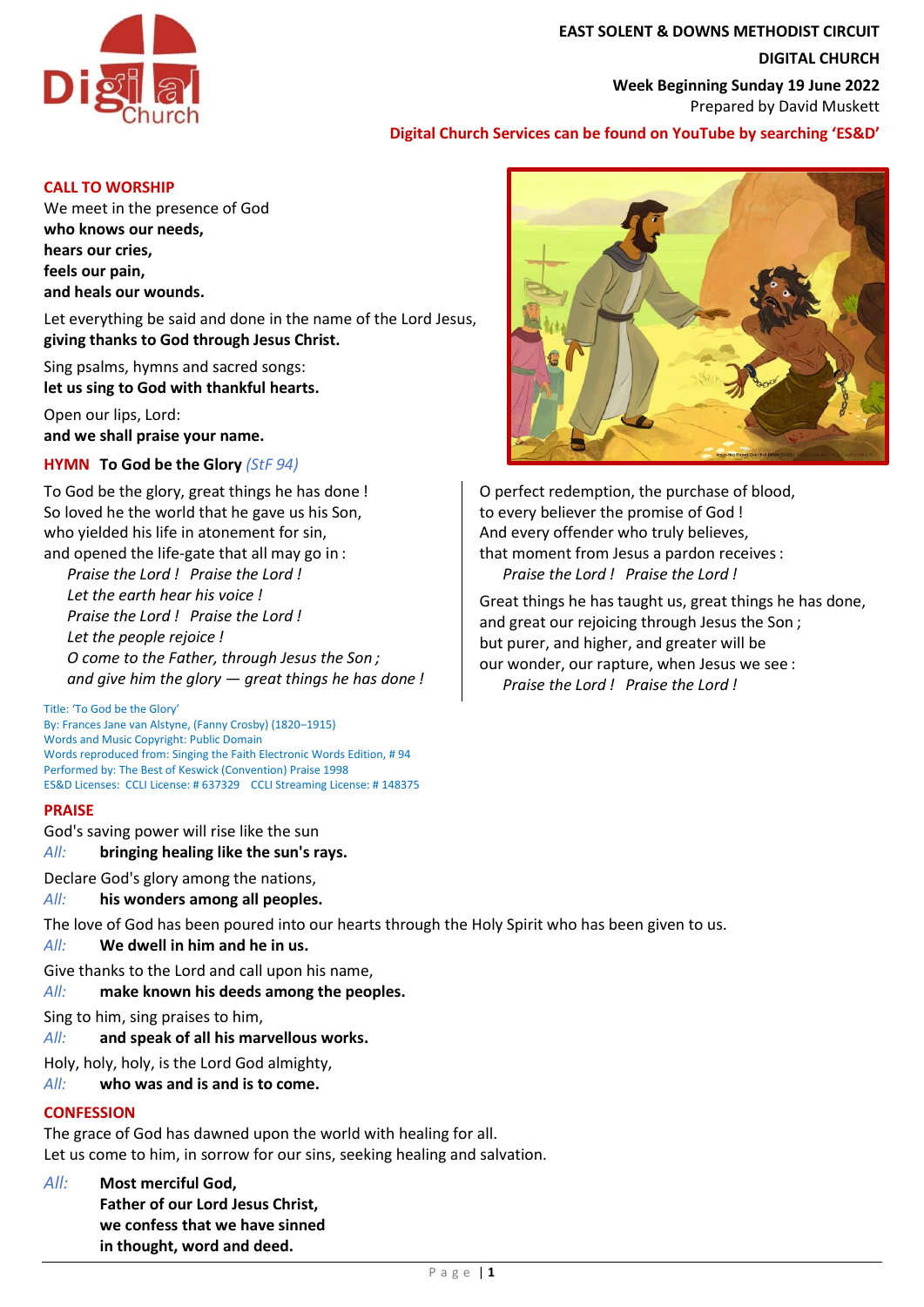**We have not loved you with our whole heart. We have not loved our neighbours as ourselves. In your mercy forgive what we have been, help us to amend what we are, and direct what we shall be; that we may do justly, love mercy, and walk humbly with you, our God. Amen**

May the God of love and power forgive you and free you from your sins, heal and strengthen you by his Spirit, and raise you to new life in Christ our Lord. **Amen**

## **PRAYER**

Great God, you are one God, and you bring together what is scattered and mend what is broken. Unite us with the scattered peoples of the earth that we may be one family of your children. Bind up all our wounds and heal us in spirit,

that we may be renewed as disciples of Jesus Christ, our Master and Saviour. **Amen**

# **SONG** I am a New Creation *(StF 553)*

I am a new creation, no more in condemnation, here in the grace of God I stand. My heart is over-flowing, my love just keeps on growing, here in the grace of God I stand. *And I will praise you, Lord, yes, I will praise you, Lord, and I will sing of all that you have done. A joy that knows no limit, a lightness in my spirit here in the grace of God I stand*

Title: 'I am a New Creation' By Dave Bilborough (b. 1965)

Words and Music Copyright: © 1983, Thankyou Music. Administered by worshiptogether.com Songs, excluding UK & Europe, administered by Kingswaysongs, a division of David C Cook

Words Reproduced from: Singing the Faith Electronic Words Edition, # 553 Performed by: Clyde McLennan (Small Church Music) ES&D Licenses: CCLI License: # 637329 CCLI Streaming License: # 148375

## **BIBLE READING** Luke 8 v26-39

Then they arrived at the country of the Gerasenes, which is opposite Galilee. As he stepped out on land, a man of the city who had demons met him. For a long time he had worn no clothes, and he did not live in a house but in the tombs. When he saw Jesus, he fell down before him and shouted at the top of his voice, *'What have you to do with me, Jesus, Son of the Most High God? I beg you, do not torment me'*— for Jesus had commanded the unclean spirit to come out of the man. (For many times it had seized him; he was kept under guard and bound with chains and shackles, but he would break the bonds and be driven by the demon into the wilds.) Jesus then asked him, *'What is your name?'* He said, *'Legion'*; for many demons had entered him. They begged him not to order them to go back into the abyss.

Now there on the hillside a large herd of swine was feeding; and the demons begged Jesus to let them enter these. So he gave them permission. Then the demons came out of the man and entered the swine, and the herd rushed down the steep bank into the lake and was drowned.

When the swineherds saw what had happened, they ran off and told it in the city and in the country. Then people came out to see what had happened, and when they came to Jesus, they found the man from whom the demons had gone sitting at the feet of Jesus, clothed and in his right mind. And they were afraid. Those who had seen it told them how the one who had been possessed by demons had been healed. Then all the people of the surrounding country of the Gerasenes asked Jesus to leave them; for they were seized with great fear. So he got into the boat and returned. The man from whom the demons had gone begged that he might be with him; but Jesus sent him away, saying, *'Return to your home, and declare how much God has done for you.*' So he went away, proclaiming throughout the city how much Jesus had done for him.

## **REFLECTION**

As usual, what happened is reasonably easy to work out from this encounter between Jesus and a man clearly suffering from severe mental illness, not unreasonably described as demon possession. The man saw Jesus coming and went to meet him. After an exchange that gave some idea of his affliction he was healed and, in the process, a large herd of pigs was destroyed. Ultimately the man was persuaded to be reintegrated into his community while Jesus moved on.

So far, so straightforward.

But that's just what happened. If we ask 'what's that all about, then?' we need several aspects of context as our tool for interpretation. We need to select the four aspects of context that are geographical, socio-religious, historical and political.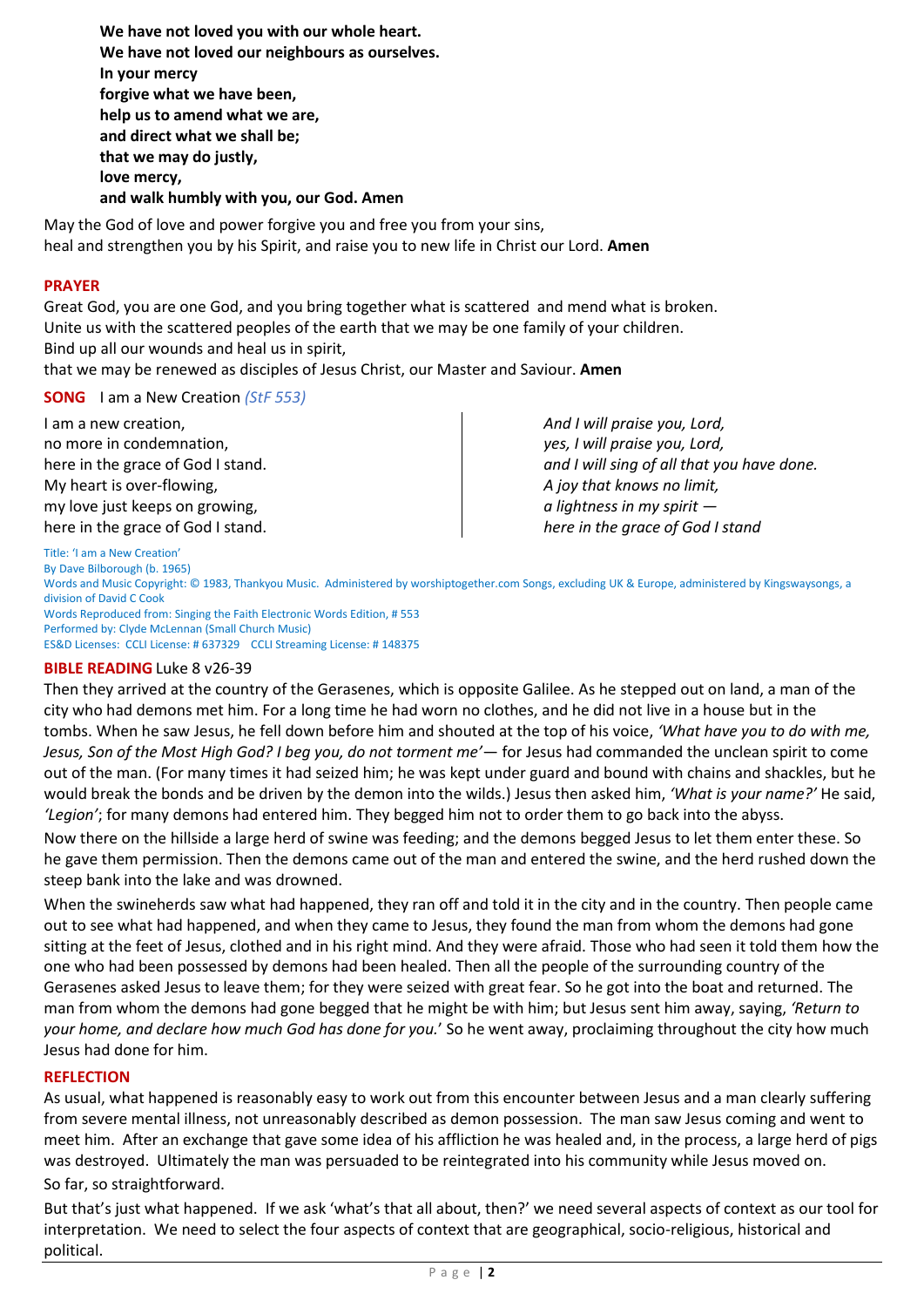Geographically this takes place somewhere on the eastern side of the Sea of Galilee among the Decapolis – the Ten Towns. There is some uncertainty about exactly which of the towns was nearest which is reflected in varying translations. The key point is that it was not Jewish territory. Some social-religious context shows us that: the locals were keeping pigs; Jews wouldn't be doing that.

Another piece of the socio-religious context is that to a Jew the whole setting is filled with uncleanness. Pigs and those who kept them were unclean according to Jewish Law. The dead and graveyards were also unclean and contact with them would in turn make a person unclean.

It is intriguing but unproductive to ask why Jesus went there in the first place. We can never reach an answer to that. It is possible to speculate with hindsight that Jesus knew in advance what would occur and he wanted to demonstrate that his mission was to include the outcast, the unclean and Gentiles. Alternatively, he may simply have needed a break, put out to sea and that was where the wind took them. Ultimately, such speculation is unproductive. I shall simply put it down, along with a growing list of such questions, as something I shall ask someone when I get to heaven!

Historically, it is always worth reminding ourselves that any event recorded in the New Testament took place in the  $1<sup>st</sup>$ century AD and events in the gospels are around the end of the third decade or beginning of the fourth. Politically, that means the whole area is under Roman domination. The Roman army was everywhere keeping an uneasy peace. People would be allowed to live if they did as they were told and kept on the right side of the occupying forces. Local collaborating politicians would do ok; tax collectors and prostitutes might do well. The Roman Legions were The Enemy. Many Jews dreamt of a Saviour - Messiah - who would drive the Romans into the Mediterranean Sea.

Which brings us to the sea as another part of the socio-religious context. Jews saw the sea as the source of chaos. It was, therefore, the best place for what caused chaos and disintegration.

Already a parallel between the bigger picture of the wider historical-political context and the detail of one individual begins to emerge.

Perhaps this individual has become obsessed to the point of possession by all things Roman. Especially all things violently and negatively Roman. It is not unknown for superhuman strength and hysterical behaviour to go with such obsessive illnesses. Finding a psychological parallel doesn't necessarily remove any possibility of forces outside our power or understanding which might get a grip on people's minds, especially under such stressful and dangerous historical-political circumstances. It looks as though the man who came out from the tombs to meet Jesus was so obsessed by the alien forces around him that had taken over his country that he had become possessed by an internal legion of invaders who had taken over his personality and crushed his humanity. It left him naked, isolated, violent and self-destructive.

So, at a very simple level the answer is clear. What this is all about is that what happens for the individual stands for what is wanted for the nation of Israel. The Kingdom of God is Jesus' favourite subject and what he came to establish, so what he did also indicates aspects of the Kingdom. God's Kingdom means healing and the restoration of justice so the unclean and oppressive must be banished into the sea.

But this happens on the other side of Galilee in Gentile territory. Luke is pointing out to his mostly Gentile readers that what was centred on Jewish hopes for the nation of Israel is not just about the Jews. What Jesus is about is for all: Jew and Gentile, Slave and Free, Sick as well as healthy, disturbed as well as those at peace, the marginalised and overlooked as well respected and respectable.

The man's legion of demons seems to stand for the Roman Legions.

But it's not quite as simple as that.

We've seen a bigger picture than this individual and his obsessive-possessive disorder. But there is more than a 1st century political point going on here. Surely there is something spiritual going on as well.

What we may have noticed but haven't pointed out yet is the parallel between this individual's situation, cure and rehabilitation and what we know about Jesus and the climax of Jesus' story.

Jesus ends up tortured, naked, isolated and dying among the tombs. He takes on all that the world has dealt to this individual. That is how healing takes place in God's eternal, spiritual scheme of things through Jesus.

If we dig that little bit deeper for the other parallels, this story tells us of the spiritual battle as well as the personal and the political battles. In our interpretation of the Bible, it is important not to find we can't see the wood for the trees. Don't miss that bigger, eternal perspective.

But conversely, we must also take in the detail of the trees. The big story is told through an incident involving an individual. It has a clear focus on detail that needs to be carried into the detail of our own lives twenty centuries later. Jesus met a man with deep human need, afflicted by the chaos of being possessed by an internal version of external forces that had become his obsession. Jesus met his need and healed that distress.

One of the points that this story is all about in terms of Jesus on health is that wherever humans are in pain and distress Jesus' mercy, healing, comfort and compassion need to be expressed and applied. Jesus' big story is that he identified with those in pain and distress, possessed by powers outside their control or understanding. On the cross he took the full evil force of The Enemy and let the others go free. For Jesus' people today, the interpretation is plain: Jesus calls us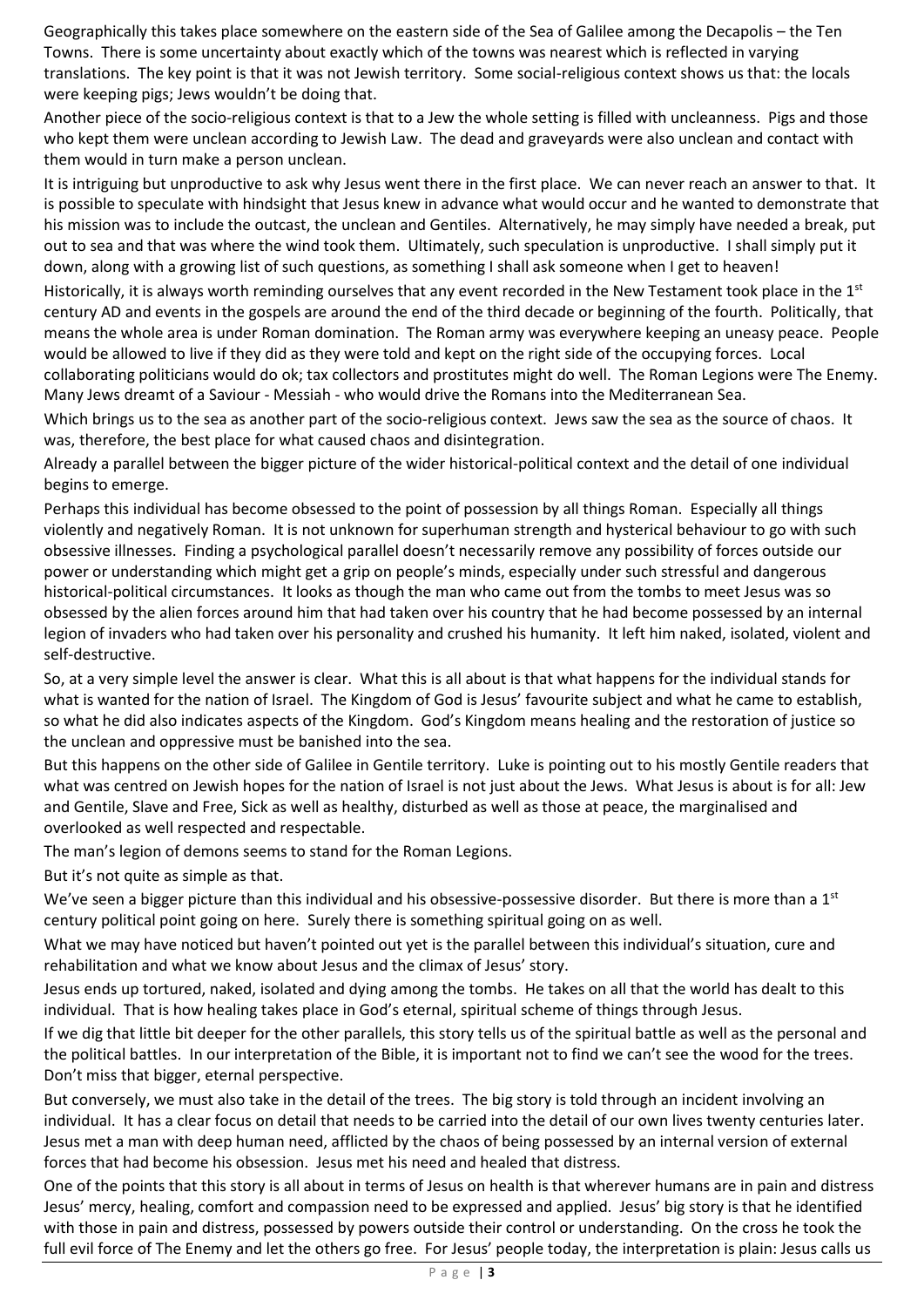to bring his message of mercy, healing, comfort and compassion to every community because it is in every community that people are in pain and distress.

Again, the parallel is there in the man from the tombs. He wanted to go with Jesus, stay with Jesus, know what he felt to be the safety and security of being close to Jesus all the time. But Jesus wouldn't let him. In that sense we have an advantage in being part of the church and having received the gift of the Holy Spirit so that Jesus' promise that he would be with us always to the very end of the age can be fulfilled along with the charge he gave to the man from the tombs. 'Go home to your own people and tell them how much the Lord has done for you, and how he has had mercy on you.' This man's new life depended on Jesus in a different way; perhaps he found that the Spirit gave him strength and inspiration among his family and friends in his home and community. What is clear is that before Paul coined the phrase or claimed the title this man was an apostle to the Gentiles. All those of us who have known Jesus' healing and restoration and know him to embody the Kingdom of God have the same charge.

He said it to Legion, he said it to apostles and disciples, he's said it to me and he says it to you: 'go home to your own people and tell them how much the Lord has done for you, and how he has had mercy on you.' **Amen**

**SONG** Beauty for Brokenness (StF 693)

Beauty for brokenness, hope for despair, Lord, in your suffering world this is our prayer. Bread for the children, justice, joy, peace, sunrise to sunset, your kingdom increase !

Shelter for fragile lives, cures for their ills, work for all people, trade for their skills ; land for the dispossessed, rights for the weak, voices to plead the cause of those who can't speak.

*God of the poor, friend of the weak, give us compassion we pray : melt our cold hearts, let tears fall like rain ; come, change our love from a spark to a flame.*

Refuge from cruel wars, havens from fear, cities for sanctuary, freedoms to share. Peace to the killing-fields, scorched earth to green, Christ for the bitterness, his cross for the pain.

Rest for the ravaged earth, oceans and streams plundered and poisoned our future, our dreams. Lord, end our madness, carelessness, greed ; make us content with the things that we need. *Refrain* Lighten our darkness, breathe on this flame until your justice burns brightly again ; until the nations learn of your ways, seek your salvation and bring you their praise. *Refrain*

Title: 'Beauty for Brokenness' By: Graham Kendrick Words and Music Copyright: Words and Music: © 1993, Graham Kendrick / Make Way Music Ltd, PO Box 320, Tunbridge Wells, Kent TN2 9DE Words reproduced from: Singing the Faith Electronic Words Edition, # 693 Performed by: Wellspring (Sally Thompson) ES&D Licenses: CCLI License: # 637329 CCLI Streaming License: # 148375

# **PRAYERS OF INTERCESSION**

Loving God: our sanctuary and our hope,

we lift before you a world in need.

For all those living in the midst of conflict, we pray for peace, comfort and hope.

We give thanks for the courage of the people taking to the streets in protest, for those who have opened up their hearts and homes to refugees, and for the peace-making efforts we see in action all around. May we seek to be peacemakers in all we do, no matter how small our actions may seem.

# *All:* **Holy Spirit, move us Holy Spirit, strengthen us Holy Spirit, open our hearts**

We lift before you all our siblings in Christ living in poverty.

We think of those facing the worst effects of climate change, at the mercy of extreme weather and food shortages. We bring before you those who find themselves choosing between heating the house and cooking a hot meal. We give you thanks for the courage of lobbyists and campaigners; may their voices be heard and taken seriously. We give thanks for the generosity of volunteers and aid workers; may their work inspire others to do the same.

*All:* **Holy Spirit, move us Holy Spirit, strengthen us Holy Spirit, open our hearts**